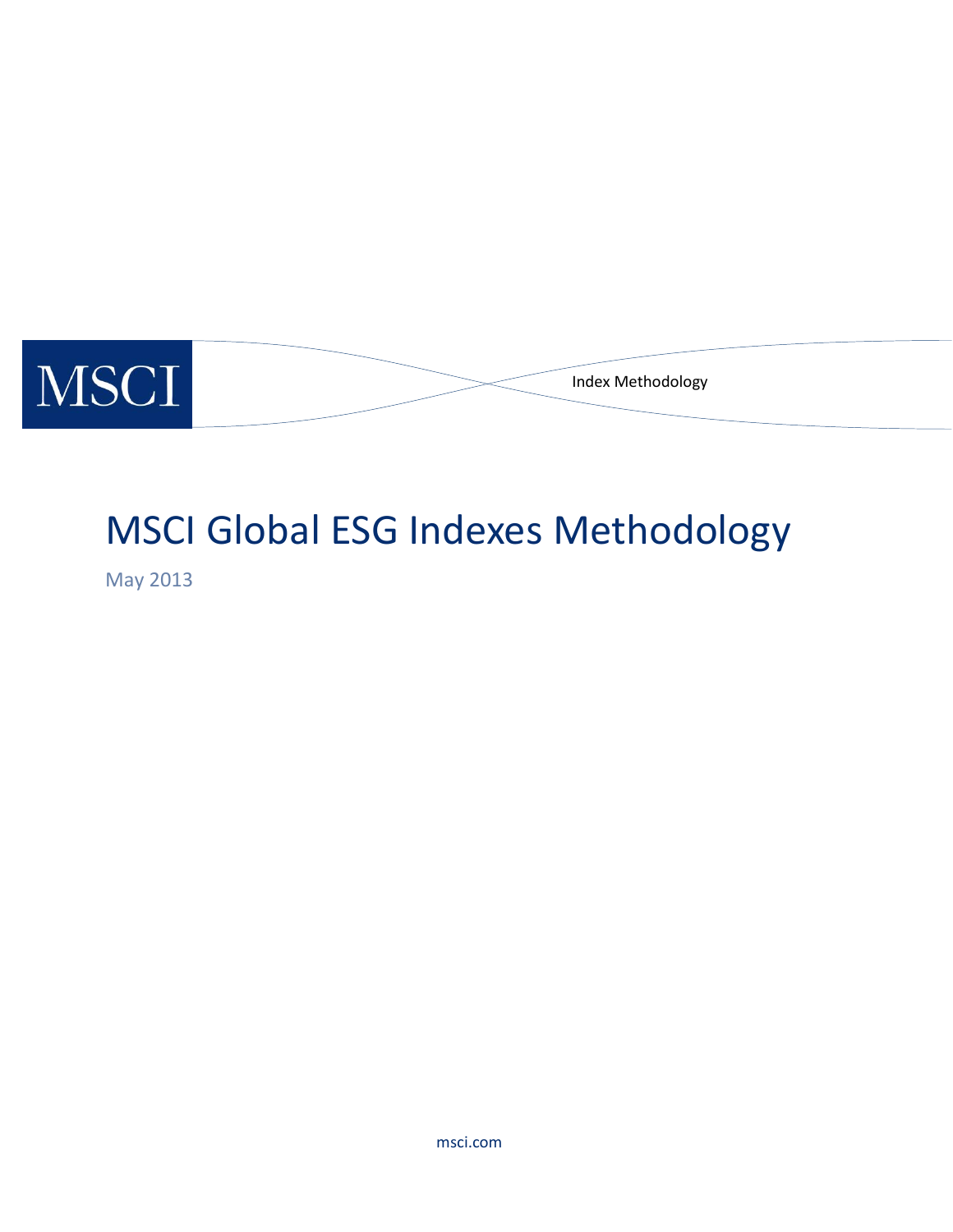## **Contents**

<span id="page-1-0"></span>

| $\mathbf{1}$                                                          |  |  |  |  |  |  |
|-----------------------------------------------------------------------|--|--|--|--|--|--|
| $2^{\circ}$                                                           |  |  |  |  |  |  |
|                                                                       |  |  |  |  |  |  |
|                                                                       |  |  |  |  |  |  |
| 3                                                                     |  |  |  |  |  |  |
| 3.1                                                                   |  |  |  |  |  |  |
| 3.2                                                                   |  |  |  |  |  |  |
| 3.3                                                                   |  |  |  |  |  |  |
| $\overline{4}$                                                        |  |  |  |  |  |  |
| 4.1                                                                   |  |  |  |  |  |  |
| 4.2                                                                   |  |  |  |  |  |  |
| 4.3                                                                   |  |  |  |  |  |  |
| Appendix: Guidelines on achieving the target sector coverage of 50% 7 |  |  |  |  |  |  |
|                                                                       |  |  |  |  |  |  |
|                                                                       |  |  |  |  |  |  |
|                                                                       |  |  |  |  |  |  |
|                                                                       |  |  |  |  |  |  |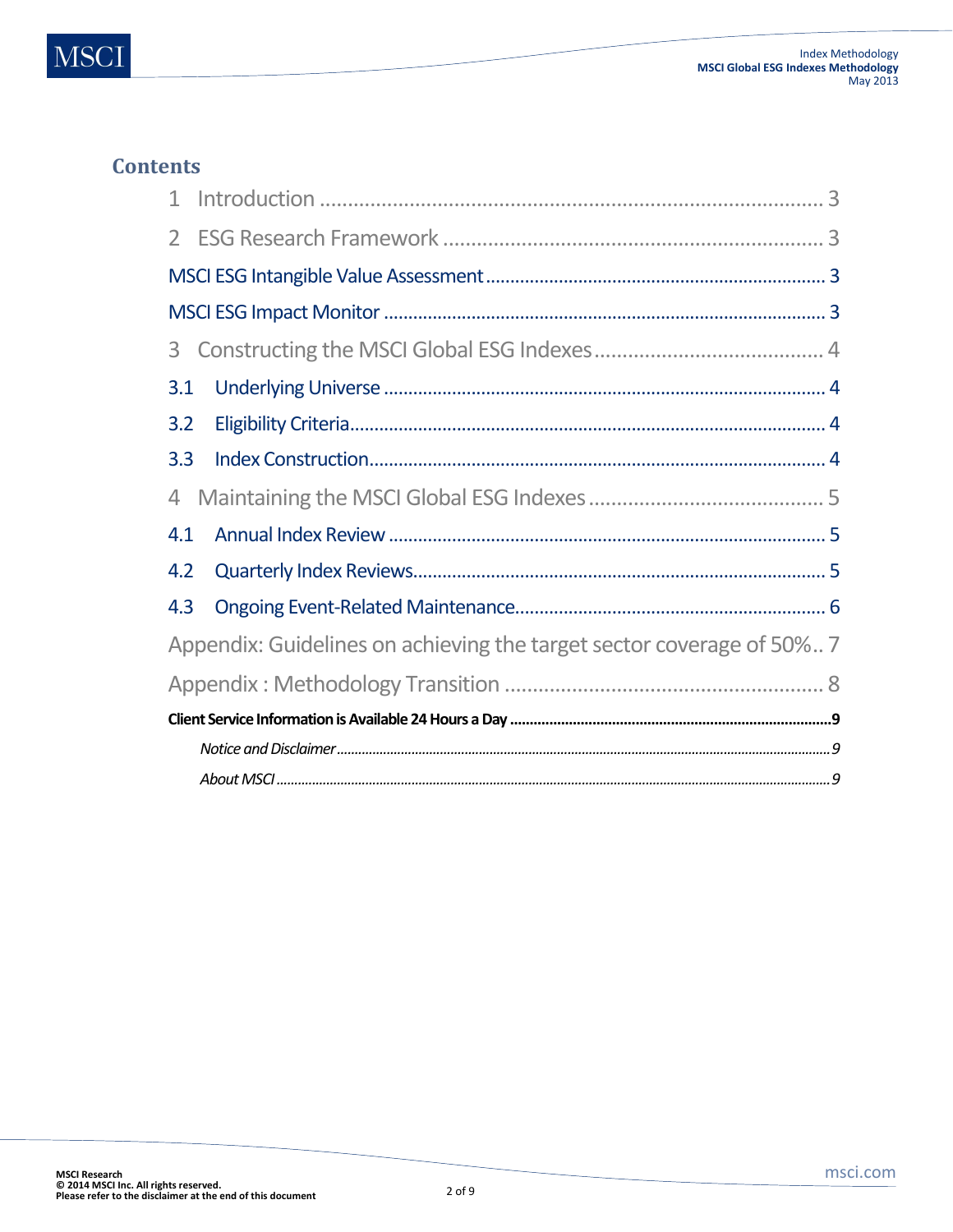## 1 Introduction

The MSCI Global ESG Indexes are free float-adjusted market capitalization weighted indexes designed to provide exposure to companies that have high Environmental, Social and Governance (ESG) performance. The MSCI Global ESG Indexes aim to target sector weights that reflect the relative sector weights of the underlying indexes to limit the systematic risk introduced by the ESG selection process. Overall the MSCI Global ESG Indexes target coverage of 50% of the underlying MSCI parent index ("Parent Index").

<span id="page-2-0"></span>Currently MSCI constructs MSCI Global ESG Indexes for the Standard size-segment in all Developed Markets and the Small Cap size-segment in the USA.

## 2 ESG Research Framework

MSCI ESG Research provides in-depth research, ratings and analysis of the environmental, social and governance-related business practices of thousands of companies worldwide. It consists of an integrated suite of tools and products to efficiently manage research, analysis and compliance tasks across the spectrum of ESG factors.

### <span id="page-2-1"></span>MSCI ESG Intangible Value Assessment

MSCI ESG Intangible Value Assessment (IVA) provides research, ratings and analysis of corporate management of environmental and social risk factors. Through an in-depth comparison against sector peers, MSCI ESG IVA can reveal ESG-driven investment risks or opportunities that may not be captured by conventional analyses.

MSCI ESG IVA identifies key ESG issues that hold the greatest potential risk or opportunity for each industry sector. The product also provides analysis for any impact that these issues and risks may have on corporate financial performance

MSCI ESG IVA scores and ranks company management of key issues relative to sector peers using a bestin-class ratings system, on a seven point scale from 'AAA' to 'CCC'. The model also provides granular scoring on environmental, social and governance metrics.

For more details on MSCI ESG IVA, please refer to [http://www.msci.com/resources/factsheets/MSCI\\_ESG\\_IVA.pdf](http://www.msci.com/resources/factsheets/MSCI_ESG_IVA.pdf)

## <span id="page-2-2"></span>MSCI ESG Impact Monitor

MSCI ESG Impact Monitor is designed to provide timely, consistent and extensive assessments of ESG controversies involving publicly traded companies. The evaluation framework used in MSCI ESG Impact Monitor is consistent with international norms represented in numerous, widely accepted, global conventions, including the UN Declaration of Human Rights, the ILO Declaration on Fundamental Principles and Rights at Work, and the UN Global Compact. Investors are able to assess company strategies, policies, systems, and disclosure with respect to these norms and principles.

For more details on MSCI ESG Impact Monitor, please refer to [http://www.msci.com/resources/factsheets/MSCI\\_ESG\\_Impact\\_Monitor.pdf](http://www.msci.com/resources/factsheets/MSCI_ESG_Impact_Monitor.pdf)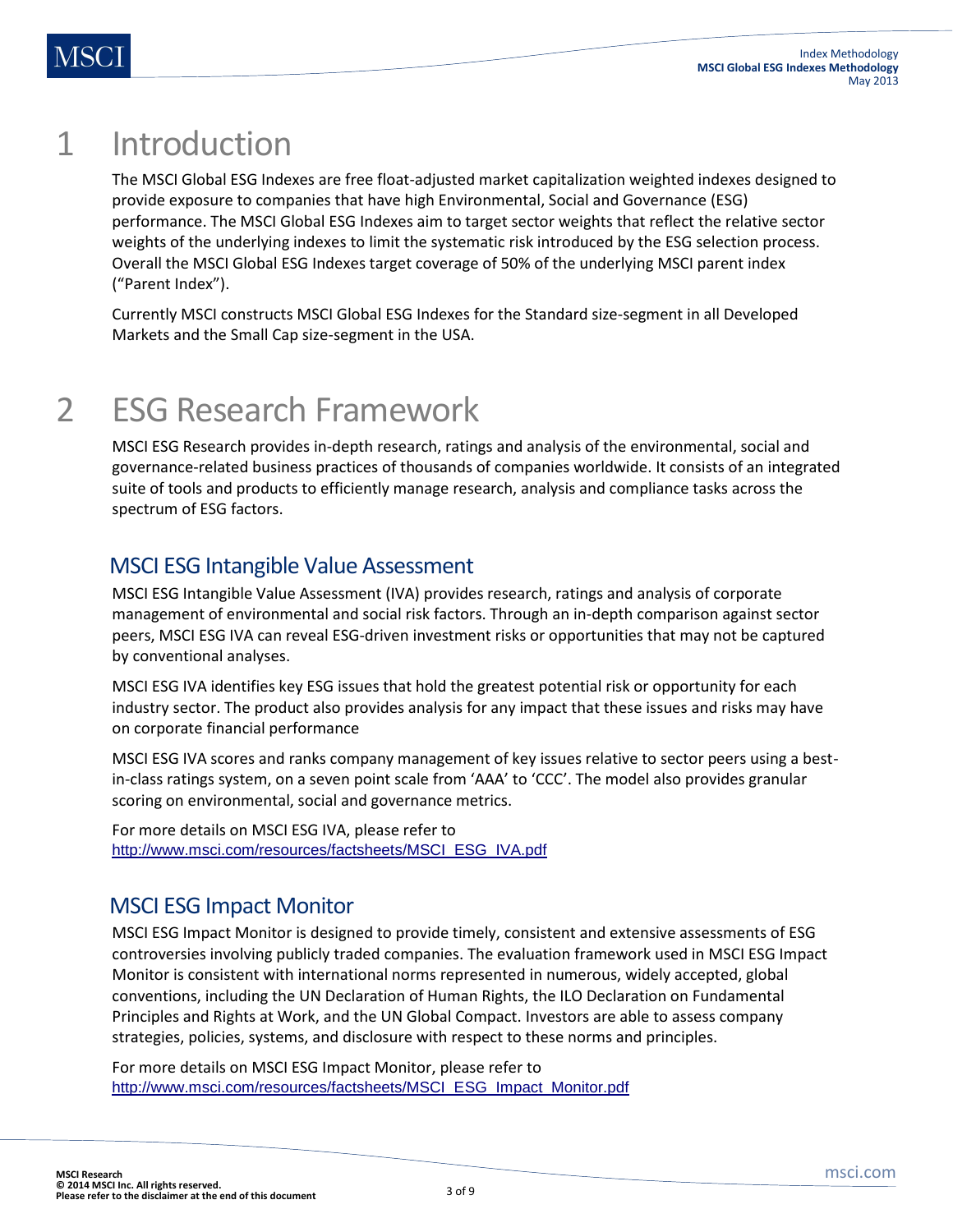## <span id="page-3-0"></span>3 Constructing the MSCI Global ESG Indexes

#### 3.1 Underlying Universe

<span id="page-3-2"></span><span id="page-3-1"></span>The selection universe for the MSCI Global ESG Indexes is defined by the constituents of the MSCI Global Investable Market Indexes (GIMI).

### 3.2 Eligibility Criteria

Any company that has an ESG rating of 'B' or lower or an Impact Monitor controversy assessment of severe or very severe (Impact Monitor score of 2 or below) is not eligible for inclusion in the MSCI Global ESG Indexes. This rating criterion ensures a high minimum level of ESG performance, consistent with the aim of including only the best-in-class companies in the index.

#### 3.3 Index Construction

<span id="page-3-3"></span>Currently MSCI constructs MSCI Global ESG Indexes for:

- Standard size-segment in all Developed Markets; and
- Small Cap size-segment in the USA.

The MSCI Global ESG Indexes for the Standard size segment are constructed at a regional level, with the exception of North America which is built separately from Canada and the USA. Each regional ESG index targets 50% of the free float adjusted market capitalization of each Global Industry Classification Standard (GICS®) sector of the underlying MSCI parent index ("Parent Index").The following regional ESG Indexes are aggregated to construct the MSCI World ESG Index.

| <b>MSCI Regional ESG Index</b>                | Region                         | <b>Parent Index</b>                |  |
|-----------------------------------------------|--------------------------------|------------------------------------|--|
| <b>MSCI Pacific ESG Index</b>                 | Developed Asia Pacific         | <b>MSCI Pacific Index</b>          |  |
| MSCI Europe & Middle East<br><b>ESG Index</b> | Developed Europe & Middle East | MSCI Europe & Middle East<br>Index |  |
| MSCI Canada ESG Index                         | Canada                         | MSCI Canada Index                  |  |
| MSCI USA ESG Index                            | <b>USA</b>                     | <b>MSCI USA Index</b>              |  |

The Large Cap and Mid Cap size segments of the MSCI Global ESG Indexes are derived from the Standard size-segment.

The MSCI USA Small Cap ESG Index is constructed by targeting 50% of the free float adjusted market capitalization of each sector of the MSCI USA Small Cap Index. The MSCI USA IMI ESG Index is created by aggregating the MSCI USA ESG Index and the MSCI USA Small Cap ESG Index.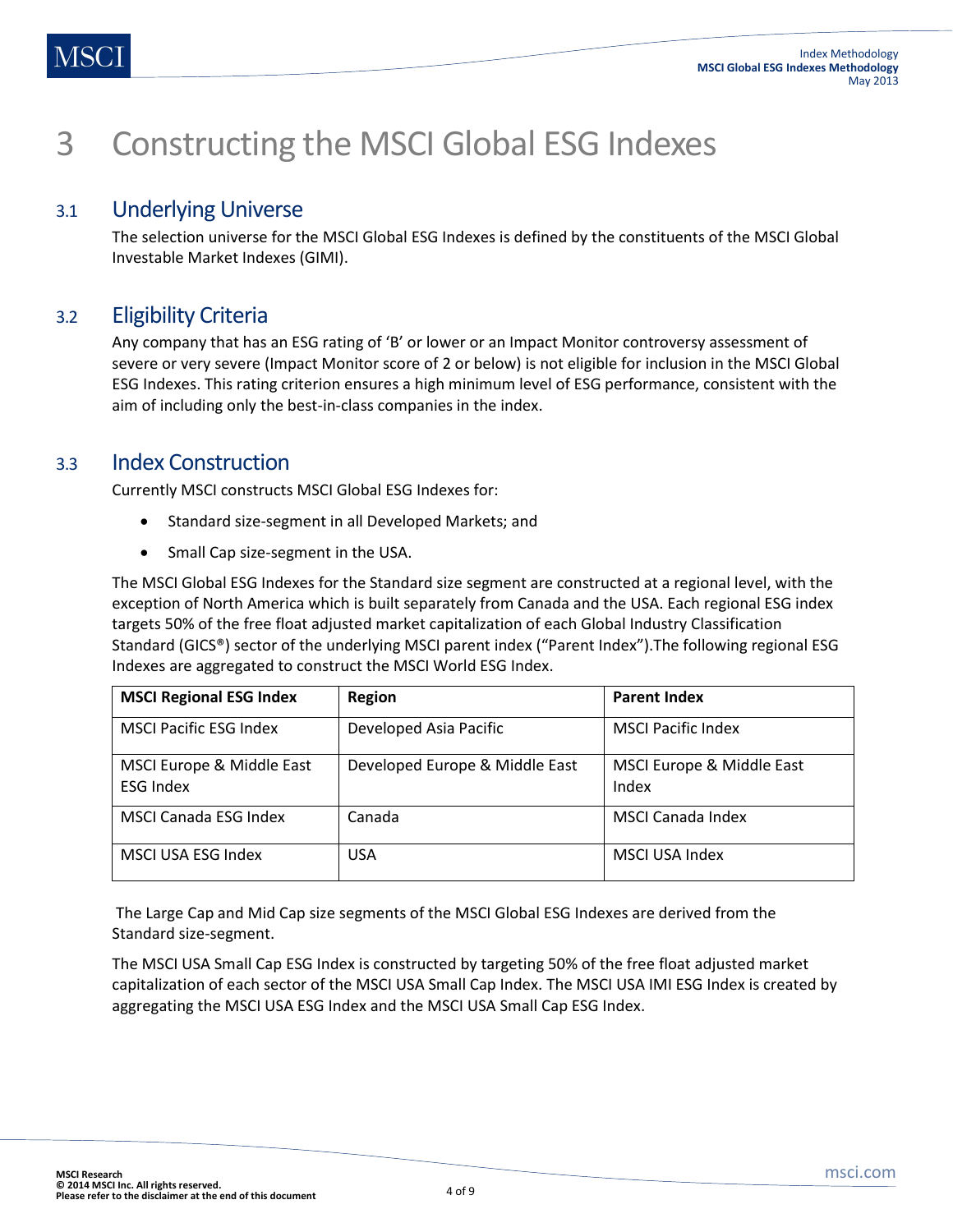## <span id="page-4-0"></span>4 Maintaining the MSCI Global ESG Indexes

#### 4.1 Annual Index Review

<span id="page-4-1"></span>The MSCI Global ESG Indexes are maintained with the objective of providing exposure to companies that have high ESG performance while seeking to achieve index stability. The composition of the MSCI Global ESG Indexes is reviewed on an annual basis in May to coincide with the May Semi-Annual Index Review of MSCI GIMI. The pro forma indexes are in general announced nine business days before the effective date. The changes are implemented at the end of May. Ratings used for the Annual Index Review are taken as of the end of April.

At the Annual Index Review, the composition of the MSCI Global ESG Indexes is reassessed in order to target 50% free float-adjusted cumulative market capitalization of each sector of the Parent Index. For each sector, the constituents of the regional Parent Index are first ranked based on the company level ESG Rating, followed by current index membership, ESG Scores and then by decreasing free float adjusted market capitalization<sup>1</sup>. Constituents for the ESG index are then selected in the following order till the 50% coverage<sup>2</sup> by cumulative free float adjusted market capitalization target is reached

- Companies in the top 35%
- 'AA' rated companies in the top 50%
- Current index constituents in the top 65%
- Remaining Companies in the eligible universe

<span id="page-4-2"></span>The above rules are applied sequentially so the ESG index includes companies with high ESG performance, while minimizing turnover.

#### 4.2 Quarterly Index Reviews

The MSCI Global ESG Indexes are also reviewed on a quarterly basis to coincide with the regular Index Reviews (Semi-Annual Index Review in November and Quarterly Index Reviews in February and August) of MSCI GIMI. The changes are implemented at the end of February, August and November. Ratings used for the Quarterly Index Reviews will be taken as of the end of the month preceding the Index Review, i.e., October, January and July.

At the Quarterly Index Reviews, any existing index constituent whose rating falls to 'CCC' or Impact Monitor Controversy assessment falls to very severe (Impact Monitor score of 0 or1) is deleted from the MSCI Global ESG Indexes.

Additions to the indexes are only considered in those sectors where the resulting free float-adjusted market capitalization coverage does not meet the 50% target. Market price movements may cause small deviations in the sector coverage between two Index Reviews and so a buffer of 10% [or 5 percentage points] is used on the target coverage of 50% to define under-representation, in order to minimize turnover. Companies are added only in those sectors where the current market capitalization coverage is less than 45%, until the 50% target is reached. A company must have a rating of 'BB' or higher and an Impact Monitor Score of 3 or higher to be considered for addition to the indexes.

l

<sup>&</sup>lt;sup>1</sup> As a reminder, each company's ESG performance is expressed as a numerical score and a corresponding letter rating.

 $^2$  The detailed guidelines for achieving the target sector representation of 50% are listed in Appendix 1.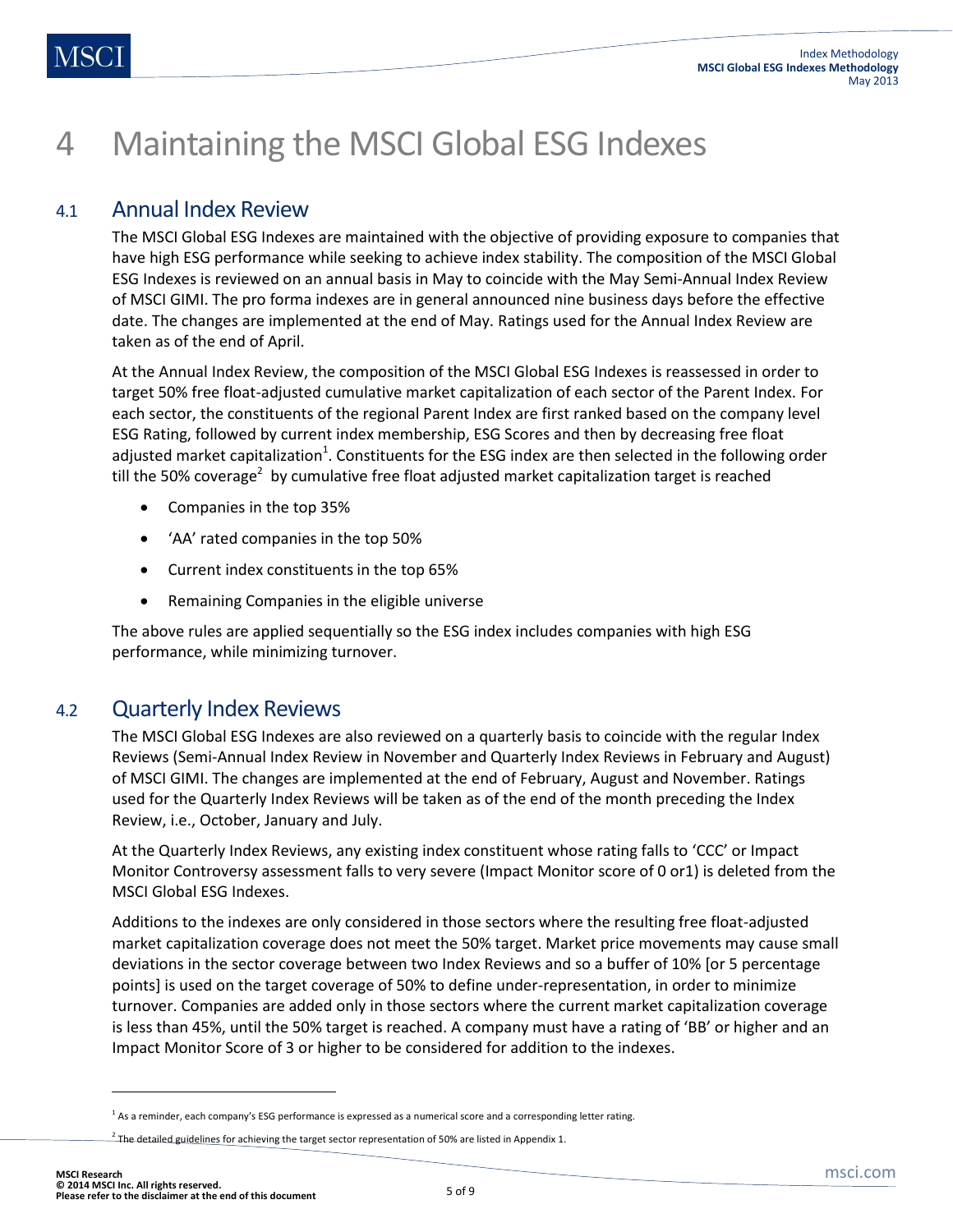### 4.3 Ongoing Event-Related Maintenance

<span id="page-5-0"></span>The MSCI Corporate Events Methodology is applied for the maintenance of the MSCI Global ESG Indexes between Index Reviews. New additions to the Parent Index due to corporate events will not be added simultaneously to the MSCI Global ESG Indexes, but may be considered for inclusion at the following Index Review. However, companies deleted from the Parent Index between Index Reviews are also deleted at the same time from the MSCI Global ESG Indexes.

Migrations between size segments of the Parent Index in between Index Reviews are simultaneously reflected in the MSCI Global ESG Indexes.

The technical details relating to the handling of specific corporate event types can be found in the MSCI Corporate Events Methodology book available at: [http://www.msci.com/products/indexes/size/standard/methodology.html](http://www.msci.com/products/indices/size/standard/methodology.html)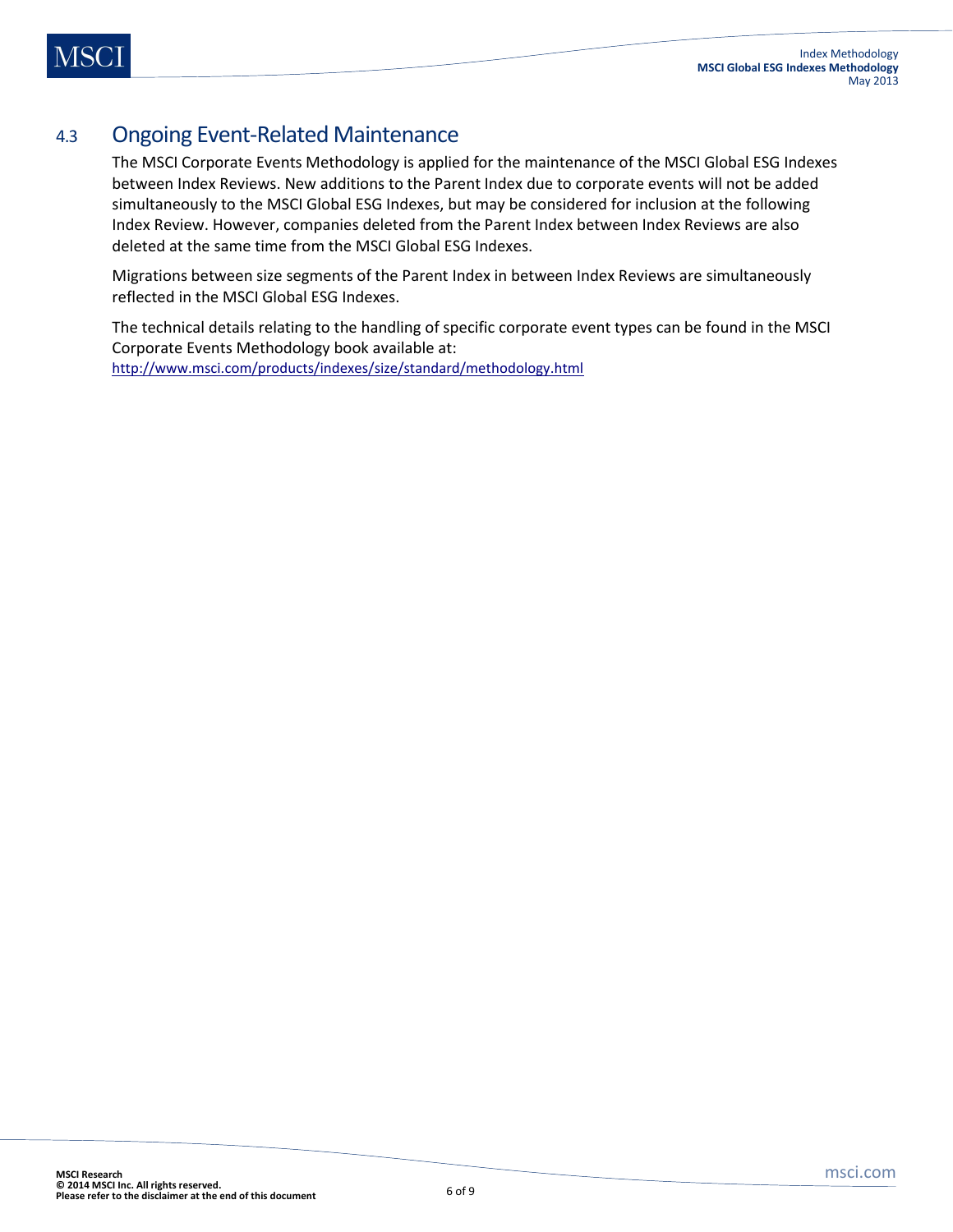## <span id="page-6-0"></span>Appendix: Guidelines on achieving the target sector coverage of 50%

The MSCI Global ESG Indexes target 50% of the free float adjusted market capitalization of each Global Industry Classification Standard (GICS®) sector of the Parent Index. The underlying principle in the construction of the index is to achieve sector coverage closest to 50%, while aiming to maintain index stability.

The following guidelines are used in achieving the target sector coverage of 50%:

- For each sector, the constituents of the Parent Index are first ranked based on the company level ESG Rating and then by decreasing free float adjusted market capitalization.
- In case of two companies with the same ESG Rating, an existing index constituent is given preference to maintain index stability. Between two existing constituents with the same ESG Rating, the company with the higher ESG Score is given preference. For two existing index constituents with the same ESG score, the larger company by free-float adjusted market capitalization is given preference.
- The cumulative sector coverage at each rank is calculated.
- All companies classified in a sector for which the cumulative coverage is less than 50% will be considered for inclusion in the ESG index in order of decreasing ESG scores.
- MSCI defines the company that increases the cumulative sector coverage above 50% as the 'marginal company'.
- If the marginal company is a current ESG index constituent, then it is retained in the ESG index even though it may result in a cumulative sector coverage significantly higher compared to the 50% target. This is aimed at ensuring better index stability and lower turnover.
- If the marginal company is a non index constituent, then the marginal company will be included in the ESG index only if the absolute difference between the resulting coverage of including the marginal company and the 50% target is lower than the absolute difference between the resulting coverage of not including the marginal company and the 50% target.
- The minimum cumulative sector coverage is set to 45%.
- The marginal company will be added to the ESG index if its non-inclusion would result in cumulative sector coverage of less than 45%.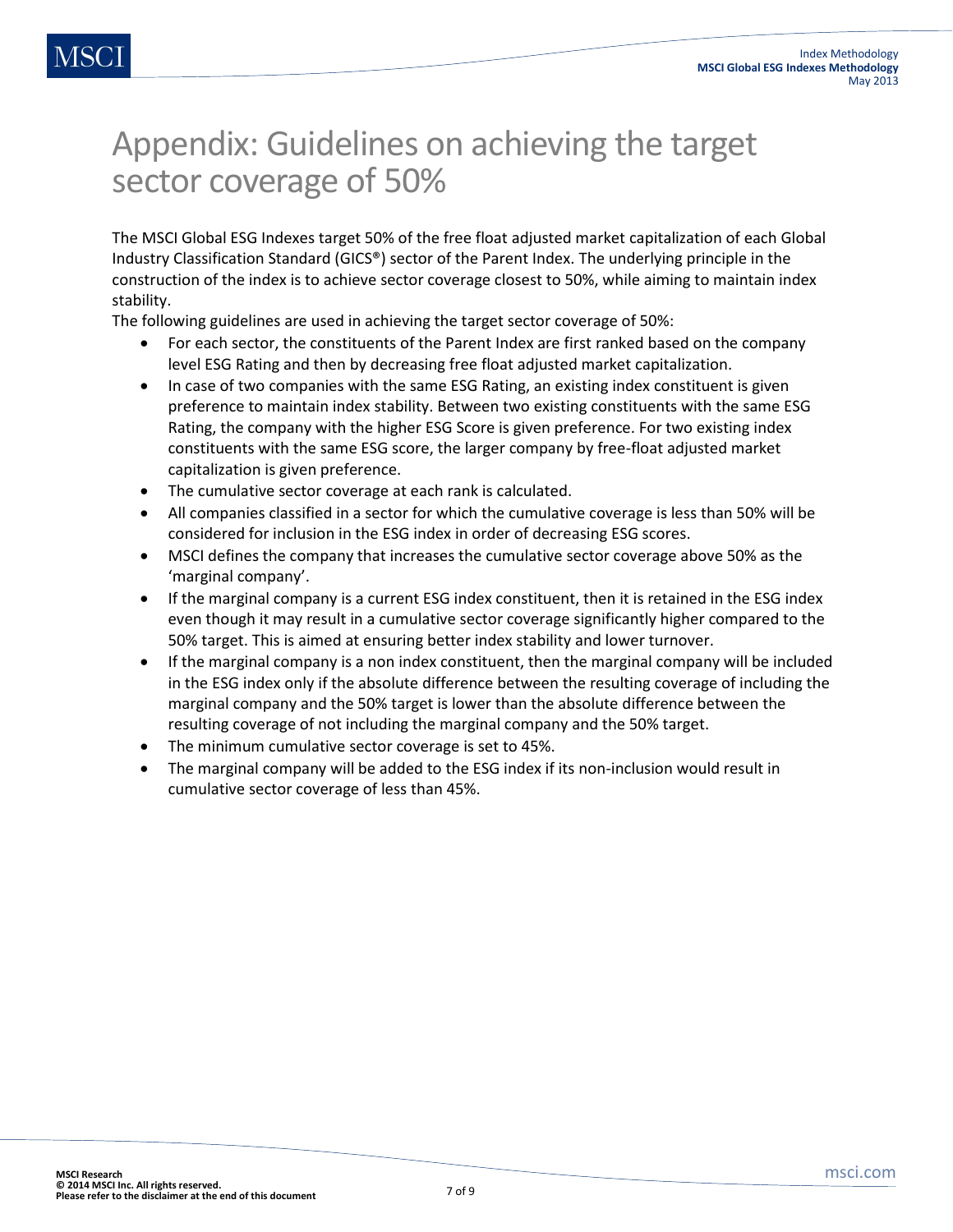## <span id="page-7-0"></span>Appendix : Methodology Transition

The MSCI Global ESG Indexes transitioned to the methodology described in this book at the May 2013 Index Review. The MSCI Global ESG Indexes were previously constructed using the Global Socrates ESG ratings. Any company that had an ESG rating of 'CCC' of lower was not eligible for inclusion in the MSCI Global ESG Indexes. The MSCI Global ESG Indexes were constructed by targeting 50% of the free float adjusted market capitalization of each Global Industry Classification Standard (GICS) sector of the underlying MSCI regional ESG Index.